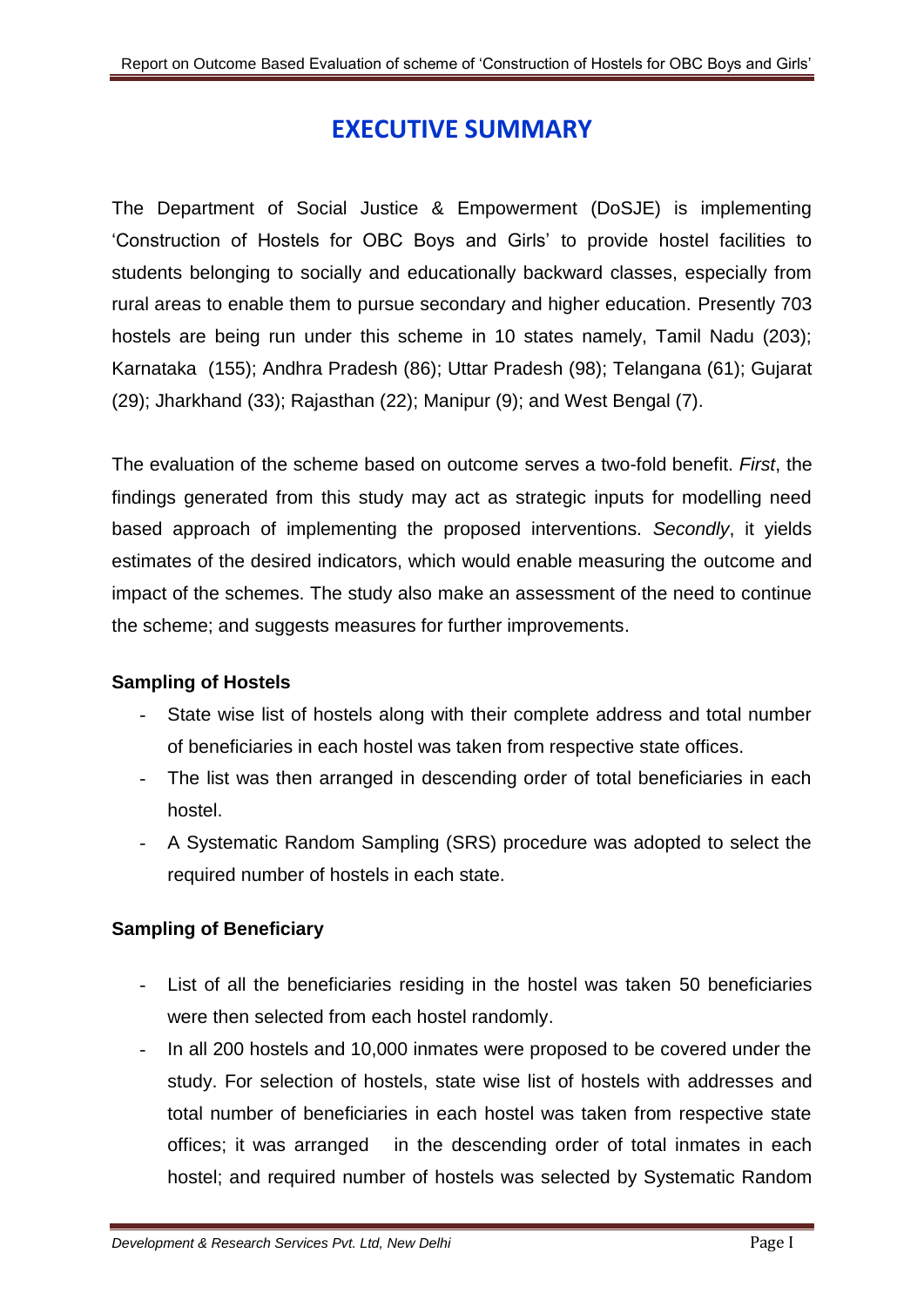Sampling technique. Selection of beneficiaries was done randomly from the list of beneficiaries provided by respective hostels. Both quantitative and qualitative research methods were applied for generating desired information. Informant specific survey questionnaires were developed and used to pursue study objectives and interviews conducted with District Social Welfare Officers/State Nodal Officers, hostel management officials and hostel inmates.

This report provides a detailed description of findings; outcome of the scheme; and impact indicators pertaining to key areas of interest to the Ministry, as a result of the evaluation.

# **OVERVIEW OF FINDINGS**

- Among the 200 sampled hostels selected for the study, only 175 were found operational with 7729 inmates.
- 66% hostels are for boys and 34 % are for girls.
- Address of 90% of the hostels were matching with the provided address.
- Out of total inmates majority (47% inmates) were in the age group of 'up to 15 years'.
- 69% inmates belonged to Scheduled castes.
- Overall 94% inmates were Hindus.
- 69% belongs to BPL category with average annual income of Rs. 30,359/-
- Highest educational qualification for majority of the respondents are higher secondary pass (44%).
- Total sanctioned capacity of the hostel was 12626 out of which 83 % are residing in the hostel.
- Average rooms per hostel constructed was 14as per norms.
- Average occupancy per room was 10 against 9 sanctioned per room.
- Average gap in sanction and construction of hostel was 6 years. There is no gap between construction and hostel getting fully operationalized.
- 77% hostels have reported having some kind of rule book.
- Major criteria for adopted for selection of inmates was merit of the applicant, permanent resident of the state, annual family income, caste of the student etc.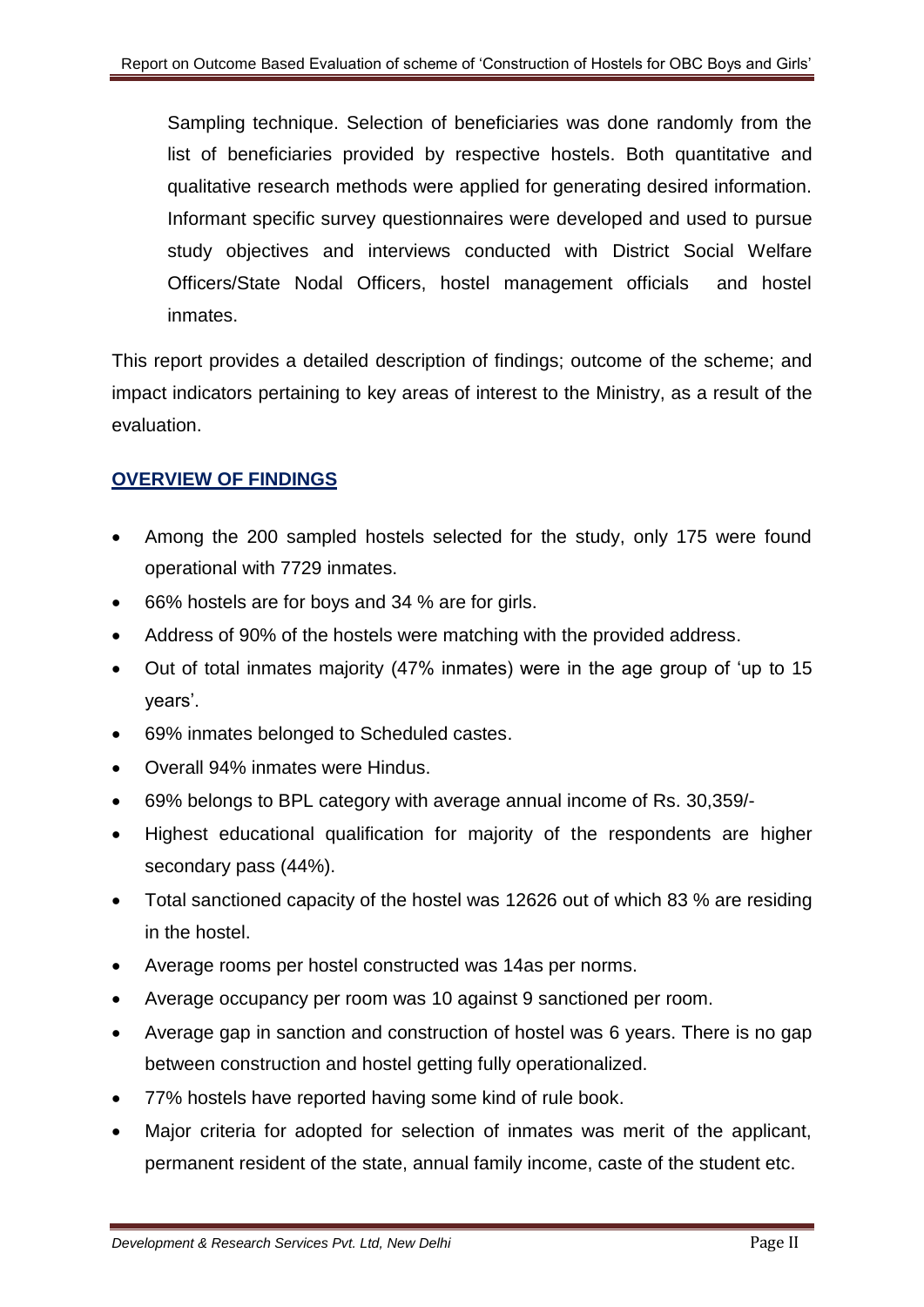- 74% hostels have provision for reservation of disabled children.
- Availability of facilities like toilets, bathrooms, water facility in toilets and bathrooms, kitchen, dining room, warden room, electricity connection, lights, fans, recreational facilities, regular cleanliness, drinking water are available and functional in almost all the hostels with some degree of variations.
- Standard of available facilities like boarding & lodging arrangements, quality of mess food, variety in mess food, cleanliness in mess, spaciousness in hostel room, furniture's, toilets, bathrooms, cleaning frequency of toilets and bathrooms, availability of water in toilets and bathrooms, overall environment, health facilities, cleanliness of hostel premises, overall rules and regulations are rated average or below average except for security measures especially for girls and curb of ragging in campus and recreational facilities. It needs lots of attention for improvement.
- Account book was available in 78% hostels.
- Admission register was available and maintained in 88% of the hostels.
- Attendance register of students and staffs was available and maintained in 89% of the hostels
- Stock register was available and maintained in 71% of the hostels.
- Salary register was available and maintained only in 55% hostels of Odisha.

## **Impact on Health**

- Students stay healthy due to availability of timely & regular meals.
- Facility of Regular health checkup especially in PHC/CHC is improving the health condition of inmates.
- Availability of first aid kits is helpful in providing on site instant treatment for minor injuries and illness. It is a big step towards ensuring good health of inmates.

## **Impact on Education**

 Most of the higher educational institutions or institutions of repute are located in urban areas and thus not accessible for students of poor families residing in remote rural areas. The scheme has benefitted such children especially girls.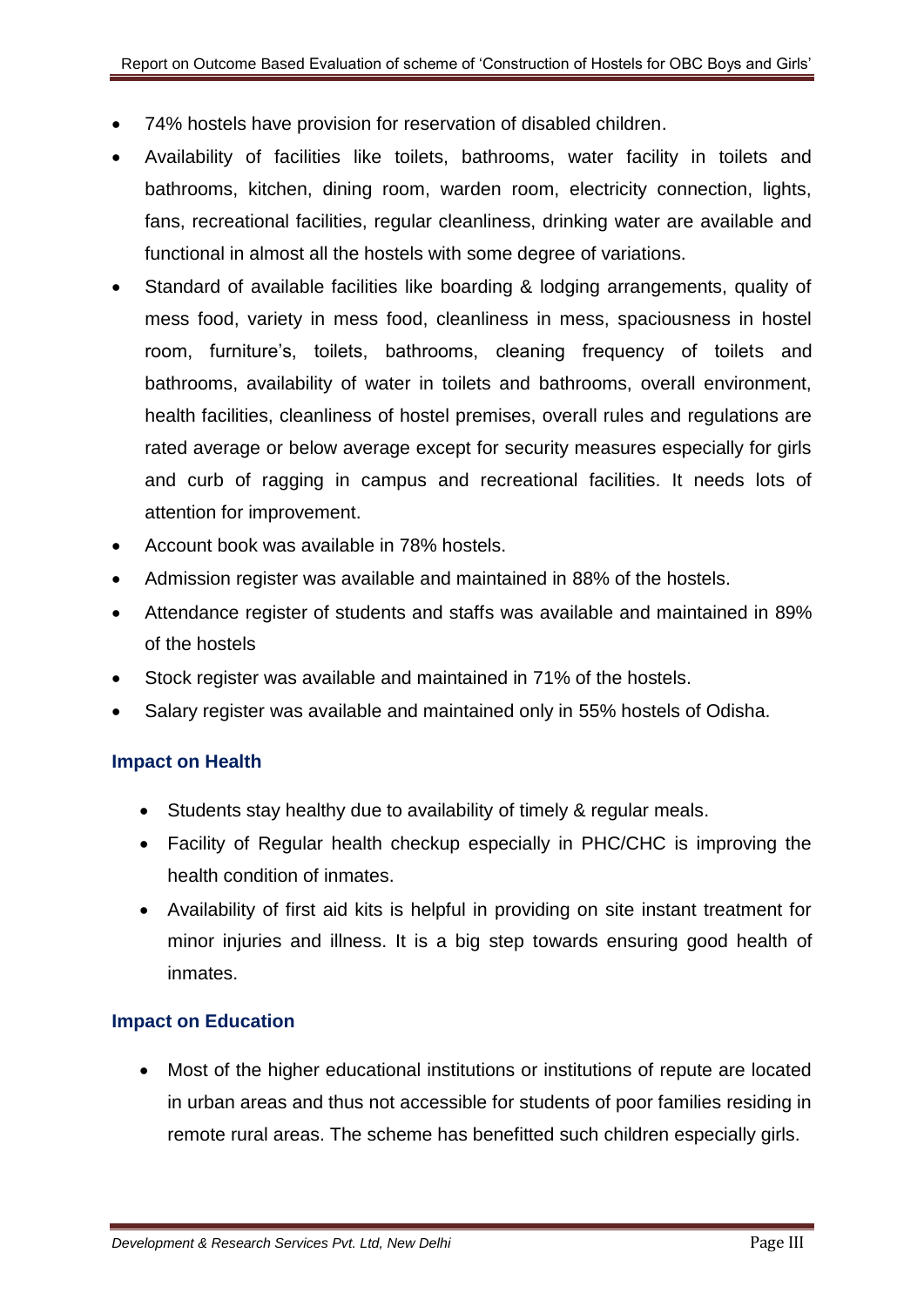- Due to availability of free boarding and lodging facility, drop outs have started reducing especially for OBC boys and girls from poor families.
- Those students who are preparing for competitive exams get opportunity to attend good coaching institutions which gives impetus to their career.
- As the inmates stay in the hostels located near to their educational institutes, it reduces the travel time which gives them more time for studies. This also minimizes their fatigue.
- Academic performance of both boys and girls during their stay in the hostels had reportedly improved across states. However, the improvement was rated 'excellent' in states of Tamil Nadu, Karnataka and Gujarat; 'Very good' in Telangana; 'Good' in Andhra Pradesh, Uttar Pradesh and Rajasthan; and 'Average' in Manipur. However, after moving out of the hostel they adopted different trend of activities. Most of the students in Gujarat continued their higher studies; in Tamil Nadu, Karnataka and Andhra Pradesh they continued their studies till they got some job; in Rajasthan and Manipur most of them started their own work, only few students continued their studies. No information was available with regard to students in Jharkhand in this regard.

## **Outcomes of the scheme**

- So far 703 hostels have been constructed under this scheme in 10 states only. Therefore, only some states have taken full advantage of the scheme.
- The scheme had significant effect in Tamil Nadu; followed by Karnataka; Andhra Pradesh; Uttar Pradesh; and Telangana. The effect in Gujarat; Jharkhand; and Rajasthan can be described as limited. However, in Manipur and West Bengal it has been poor.
- The socio-economic profile of the inmates shows that the benefit of providing hostel facilities reached to the right category of target groups. Majority of 63% hostel inmates were OBCs; 23% SCs; 11% STs; and only 4% 'Others' category. Maximum of 89% OBC inmates were in Karnataka; and minimum of 42% each in Andhra Pradesh and Rajasthan. Majority of 65% inmates came from BPL families. Their average annual family income was only Rs.39,396. It was highest for the inmates of Jharkhand (Rs. 58,568/-) and lowest for those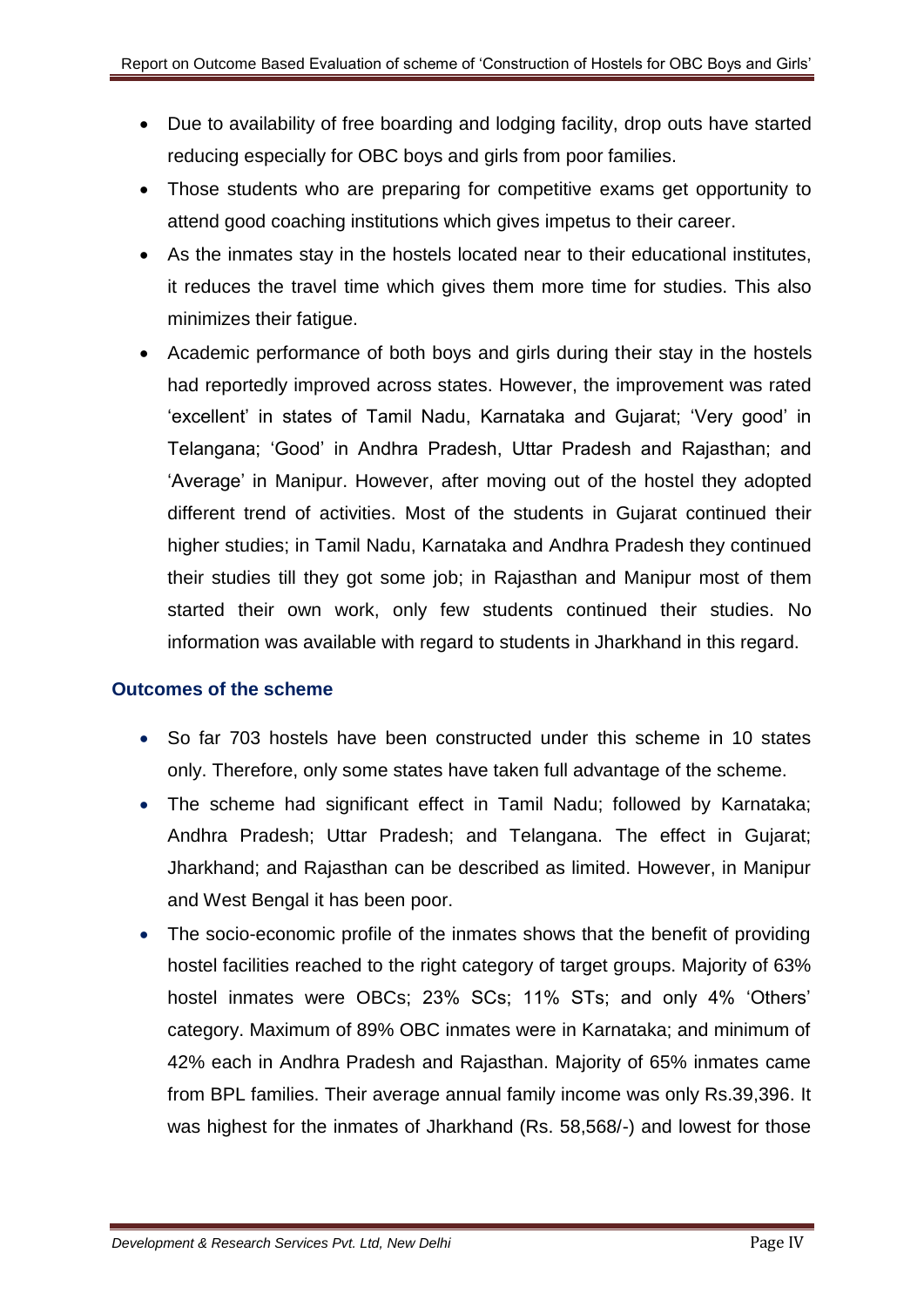from Telangana (Rs. 11,252/-). The hostels constructed benefited the target group of poor OBC students coming for studies from long distances.

 The establishment of the hostels facilitated children of poor socio economic background to pursue their school and college education and raise their standards. Thus the outcome of the scheme in study areas has been in conformity with the objectives of the scheme.

# **RECOMMENDATIONS**

# **Maintenance**

- Budget for major repair & maintenance work goes to PWD department. This often causes delay in implementation. There must be some mechanism to speed up the repair & maintenance process. Some budget for maintenance must be provided to the hostels.
- There should be a regular and adequate budget provisions for regular repair and maintenance of hostels including regular cleaning of rooms, toilets, kitchen, compound etc. The amount should be adequate enough and provided to the hostels or the inmates account directly.
- The MoSJE may work out a mechanism to ensure the maintenance of hostels does not suffer due to non-availability of adequate funds.
- All hostels should be provided with basic facilities like computers, RO/water cooler, Solar Heater, Television, games facility etc. as these are requirements as per today's need.

# **Security**

- Permanent staffs are required to be posted in the hostels, as several hostels reported their non – availability. Especially wardens are required in every hostel.
- All girls hostel should have female wardens only.
- Warden quarters may be constructed in all the girls' hostels and it should be made mandatory for warden to stay in them.
- No outsiders like families and friends of staffs or teachers families must not be allowed to occupy the hostel.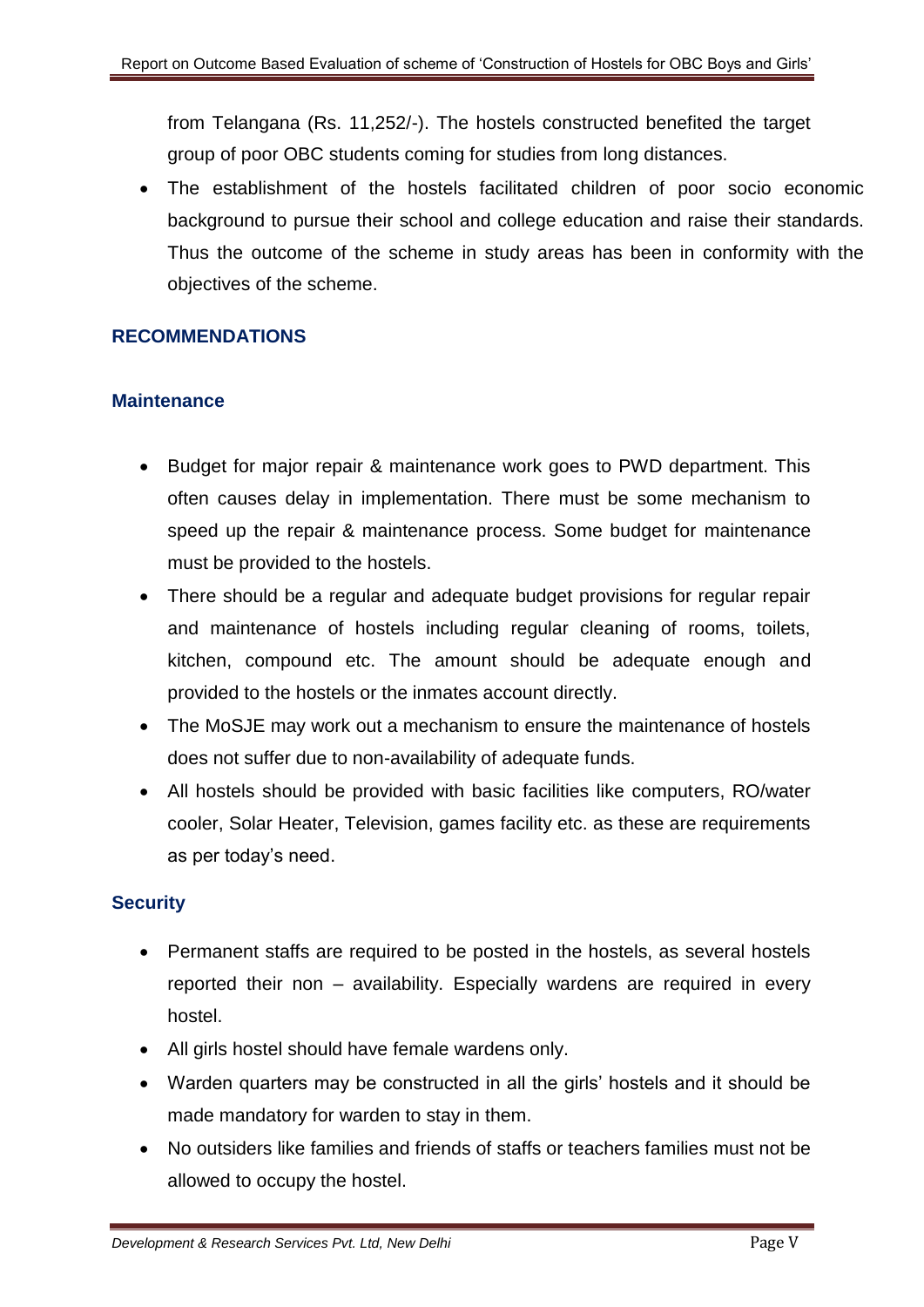- Mandatory construction of boundary wall around the hostel and posting of night watchman in every hostel.
- Other security measures like installation of CCTV cameras in all hostels.
- Locations selected for construction of hostels must have adequate security for girl students and access to good roads, potable drinking water.

## **Scholarship**

- Scholarship amount should be increased to compensate escalation of prices and should be paid on time (monthly basis) as this forms major source of funds for food and other components of expenses by hostel inmates.
- The scholarship and other amount like food expense, maintenance expense etc. should be directly given to inmates account.
- Diet charges should be enhanced to meet the rising prices.
- Mess facility should be strengthened and free food should be must.

## **Additional Educational Facility**

- The hostels sanctioned under the scheme should be located in educational hubs for the benefit of the targeted beneficiaries.
- All hostels should have library facility for reading and studying to improve their knowledge and learning.
- Special coaching classes for students preparing for competitive exams and facility of career counseling should be provided for all inmates. There should be provision for e-learning facility.
- The hostels should have the additional facility for technical training / skill training in convergence with other departments.

## **Others**

- Regular medical check -up of inmates should be ensured in all hostels.
- All the hostel wardens must send periodical, preferably on monthly basis, progress report in a structured format about maintenance and upkeep of hostels to the concerned district administration. District Social Welfare Officers should personally check the progress by surprise checks and ensure corrective measures are taken for the benefit of the inmates.
- In cases where inmates are more than the sanctioned strength, provision for additional amenities such as toilets, living rooms etc. should be made.